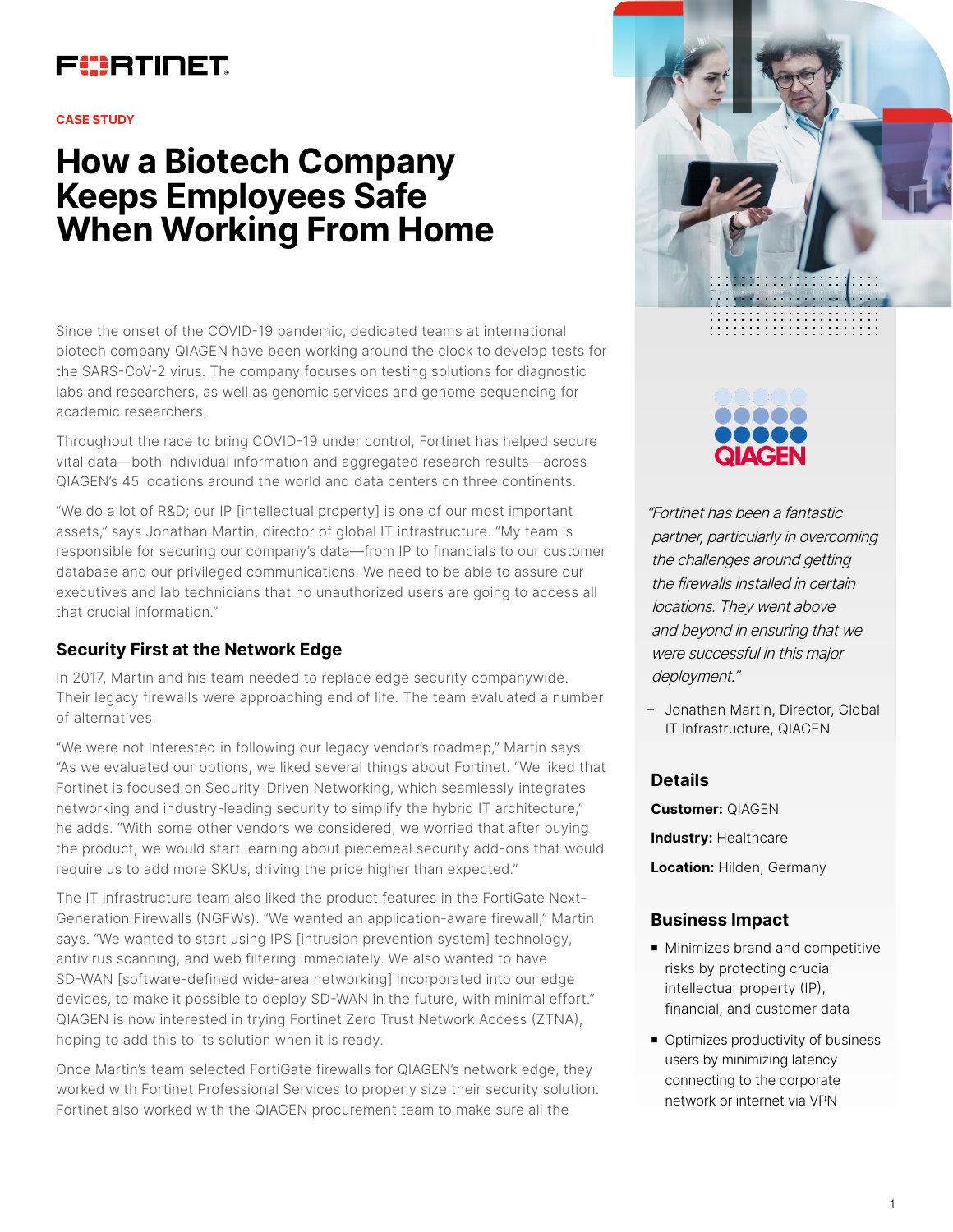details of the complex transaction were managed properly. The biotech company does business everywhere from Europe and North America to developing and emerging countries in Africa and Asia. In some of those countries, tax policy and regulatory differences around asset imports created challenges.

"We faced some challenges in how to structure the deal and get the equipment installed," Martin reports. "Fortinet was very flexible in helping us. This was the start of a very solid relationship between QIAGEN and Fortinet."

## **Streamlined Management of the Security Fabric**

Now, each QIAGEN location globally is protected by a pair of high-availability FortiGate firewalls. QIAGEN business users experience minimal latency across the WAN as a result of the edge security. "We sized everything right for our traffic and capacity expectations," Martin says. "We have been moving data into Microsoft Azure over the past couple of years. This means we have been pushing more and more traffic through a larger surface to the cloud. Still, we have not seen any major impact on our firewalls' CPU usage."

FortiManager and FortiAnalyzer (collectively known as the Fortinet Fabric Management Center) streamline management of edge security throughout the network, enabling the team in Germany to oversee the global infrastructure. "FortiManager is easy for us to use," Martin says. "It provides single-paneof-glass management, which helps ensure that our firewalls have the same configuration everywhere around the world. The Fortinet solutions are wellintegrated, which means we have more visibility across the network. And we can push out code to our firewalls from a centralized portal, so we can quickly and easily distribute fixes to remediate any issues."

Once the network edge security was in place, QIAGEN turned to FortiClient to achieve similar benefits for the company's endpoints. "That was our plan when we selected Fortinet for firewalls," Martin says. "We wanted to eventually deploy an all-in-one solution to handle security at our remote endpoints. Since rolling out FortiClient, we have had a consolidated security posture, whether a user is on a laptop or at a desk in the office."

Chris Fire, senior manager of service and solution network data for QIAGEN, appreciates having a single security operating system underlying all the solutions in the Fortinet Security Fabric. "Having FortiGate firewalls and FortiClient on all our endpoints makes it easier for us to upgrade," he notes. "Because they are both Fortinet solutions, we can be sure that when we move to a new version, it will still align with our other security systems. That makes it easier to manage and control our upgrade life cycles."

### **Business Impact (contd.)**

- Frees up IT staff time by providing easy-to-use, singlepane-of-glass management tools
- Minimized impact of COVID-19 work-from-home policies on employees, by enabling rollout of companywide VPN access within two days

#### **Solutions**

- FortiGate
- **FortiManager**
- **FortiAnalyzer**
- FortiClient

#### **Services**

**Fortinet Professional Services** 

"We are very satisfied with the Fortinet solution. All the components are doing what they are supposed to do, and we are better able to mitigate threats on a day-to-day basis."

– Chris Fire, Senior Manager, Service & Solution Network Data, QIAGEN